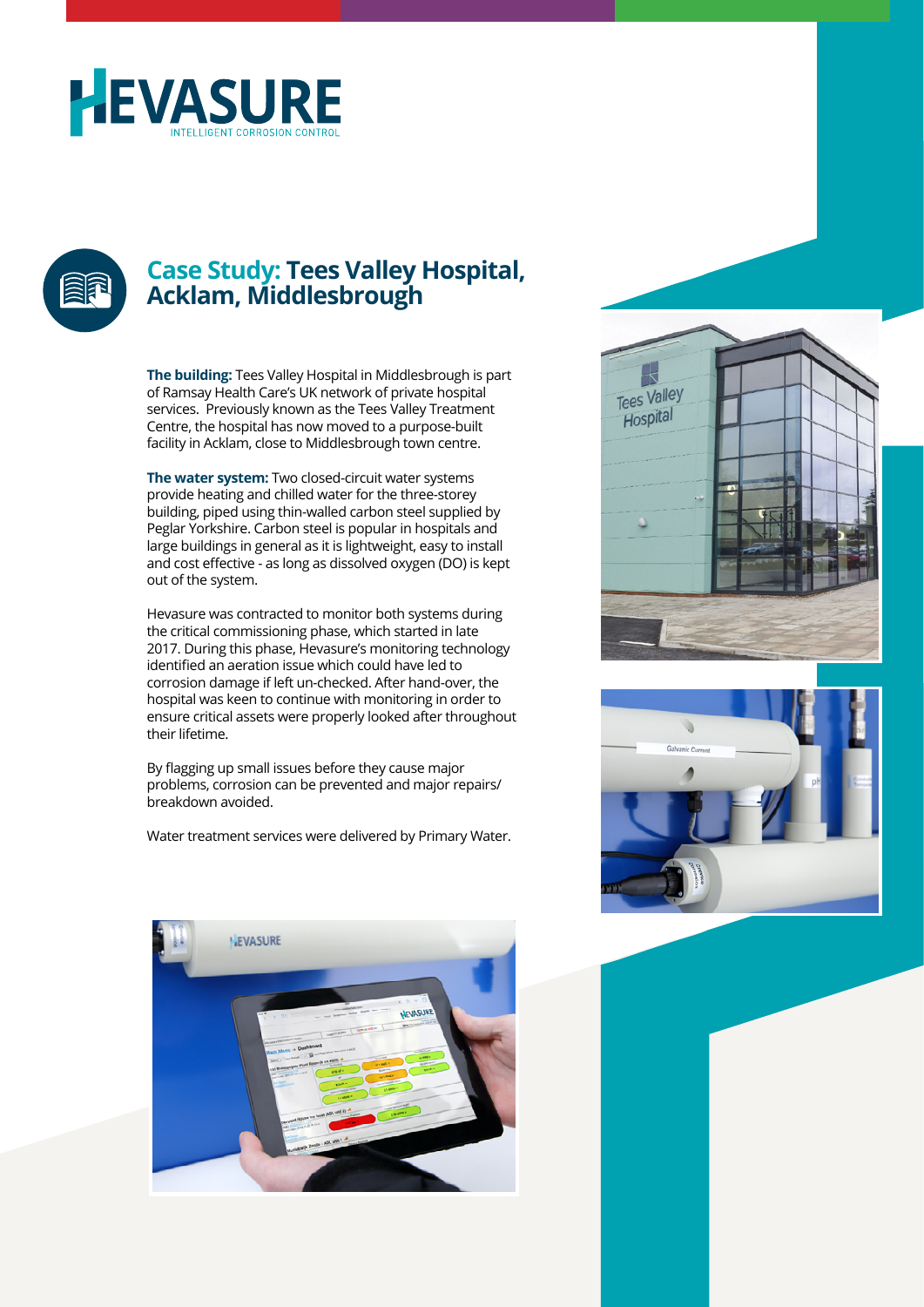

# **Commissioning phase**

A multitude of critical system and water parameters were continually and remotely monitored during this phase, these included:

- 1. Dissolved oxygen
- 2. Conductivity
- 3. pH
- 4. Pressure
- 5. Temperature
- 6. Corrosion rates (on open steel surfaces and within crevices)

Early on during the pre-commissioning cleaning of the chilled water system, following flushing and filling activities, it became clear that DO was taking too long to return to acceptable levels **(figure 1)**. With excessive oxygen in the pipework, corrosion risk was exacerbated, a particular concern in thin-walled carbon steel systems.

Following the identification of this issue, Hevasure advised the installation of a vacuum degasser; a solution which had an immediate and dramatic effect.

Within days, the dissolved oxygen was consumed and levels stabilised below 0.2 mg/L, minimising the risk of damage to the pipework and preventing expensive remedial action at a later date. If sampling had been the sole method of checking system condition during precommissioning cleaning, the oxygen issue would not have been picked up in time, meaning the water system would have started life in a compromised position, potentially leading to problems further down the line.

As well as identifying adverse conditions which can lead to corrosion, the monitoring system was also used to record when key events in the pre-commissioning cleaning process took place **(see figures 2 & 3)**.



## **Handover and beyond**

Monitoring of both the CHW and LTHW systems continued after hand-over in order to ensure that corrosion is continually kept at bay.

By measuring conductivity (and compensating for temperature) it is possible to determine inhibitor dosing levels. **Figure 4** shows that conductivity was decreasing over the first 70 days. The Hevasure monitoring unit issued an alert before conductivity fell below the bottom threshold and in response to this, Primary Water added more inhibitor which increased the conductivity to within guide levels.

Although conductivity has continued to decrease over time, there is no evidence of corrosion (as measured by our galvanic current sensor) despite the fact that DO levels are slightly elevated. This indicates that the inhibitor is performing as intended and/or DO levels are insufficient to cause corrosion.

The charts below show some of the key data from the first 100 days for the LTHW system following Practical Completion and hand-over.



**Figure 1. Dissolved Oxygen in the Chilled water system during PCC and commissioning**











**Figure 4. Variation in conductivity following handover**